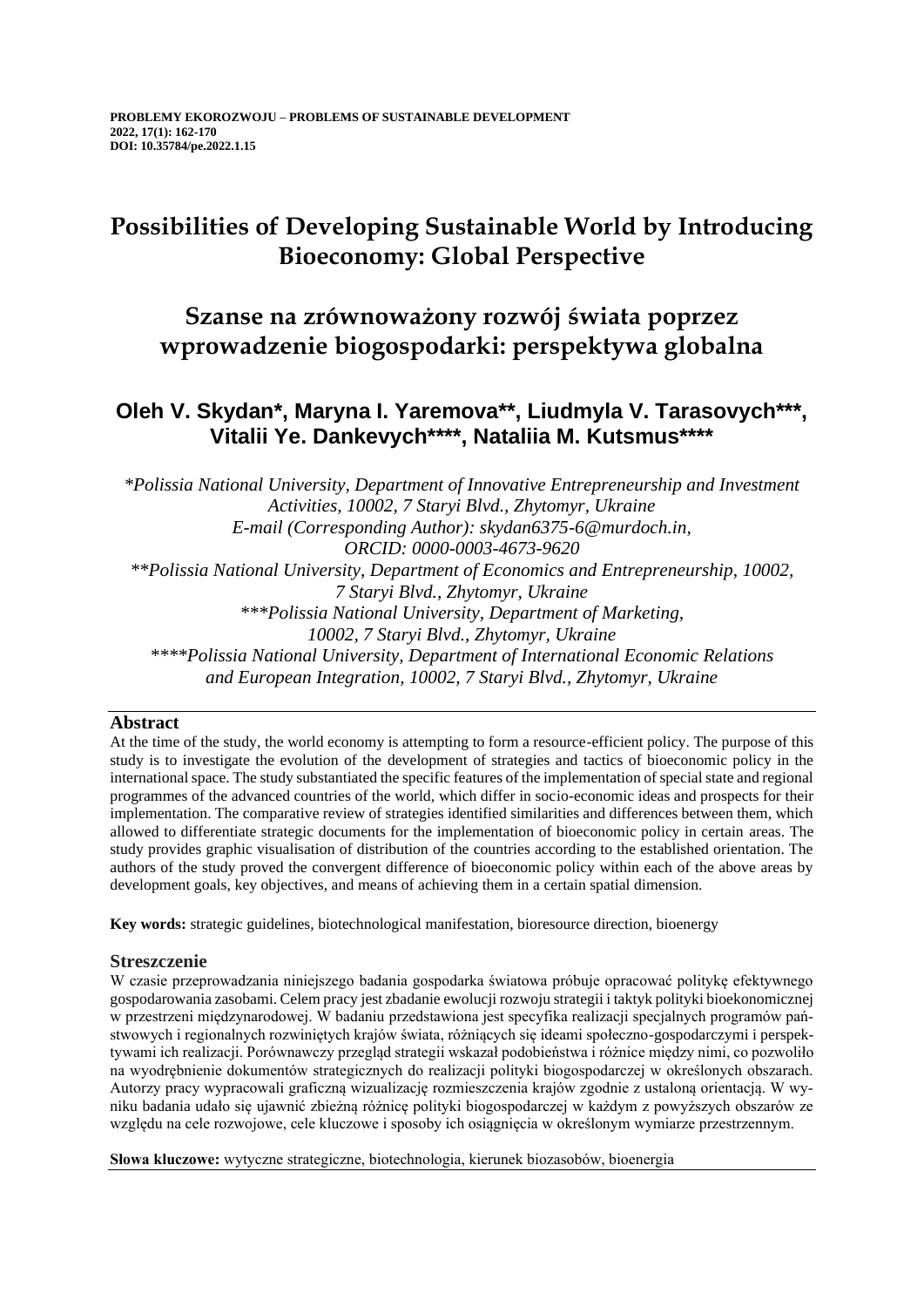#### **Introduction**

The strengthening of global challenges caused by anthropogenic impact on the environment necessitates the search for innovative ways of production and consumption of tangible and intangible goods. In these conditions, a special role is played by the bioeconomic direction of sustainable development, the importance of which is emphasised by the rapid pace of its implementation in the international arena. European countries have made a considerable contribution to the development of bioeconomic policy, promoting their ideas for the development of innovative concepts. Strategic initiatives are covered in the specially developed state and regional programmes to support the bioeconomic principles of business, a targeted policy of promoting innovative ideas, which will create a resource-efficient and competitive market environment with minimal destructive effects on the natural environment. Therefore, the purpose of the study lies in a theoretical and applied justification of the directions of bioeconomic policy based on the comparative analysis of strategies and tactics of their implementation, taking into account the unique features and capabilities of the state.

The first mention of bioeconomics dates back to the second half of the 20th century in the works of the American economist of Romanian origin N. Georgescu-Roegen (1971), who argued for the existence of thermodynamic law of entropy in economic processes, which necessitates minimising the consumption of scarce raw materials, because there is no other way to preserve existing reserves for future generations. Geneticists J. Enriquez-Cabot and R. Martinez have demonstrated a modern view of the bioeconomy development, emphasising the need to create a new economic sector related to the introduction of biotechnology in industrial production (Enriquez, 1998). K. McCornic and N. Kautto (2013) presented their reflections on the interpretation of such concepts as *Knowledge-based bio-economy,*  Bio-based economy and *Bioeconomy*.

A relatively small number of domestic scientists express scientific interest in bioeconomics, but some of their studies deserve special attention. Among the constellation of researchers, a prominent place is occupied by the studies of M.P. Talavyria (2015), who argues about the combination of human and nature in the use of natural resources. V.V. Baidala (2017) emphasises the relationship between people arising in the process of production, exchange, distribution, and consumption of organic products, while V.M. Butenko (2016) identifies biotechnology in the production of organic products, which, in her opinion, will meet the needs of society without reducing the capabilities of future generations. A.М. Proshchalykina (2016) reduces the bioeconomy to a high-tech part of the economy, which will increase energy efficiency through the development of renewable energy and promote the greening of the industrial sector. One of the first attempts to conceptualise the interpretation of bioeconomics in Ukraine was made in 2008 in the study *Trends in commercial biotechnology* (Philp, 2018), published by scientists from the Institute of Chemistry and Chemical Technology of the Lviv Polytechnic National University.

The popularisation of bioeconomic research in Ukraine has been gaining momentum since the beginning of 2012 due to the approval of a strategic document on bioeconomic orientation in the European Union (Innovating for Sustainable Growth…, 2012) and the development of strategic prospects for bioeconomy in most European countries. A detailed review of the issue suggests that a substantial contribution to the development of European bioeconomic policy was made by the German Bioeconomy Council, which systematically studies the strategies of leading countries by components of goals, objectives, industry (Bioeconomy Policy. Part I…, 2015; Bioeconomy Policy. Part II…, 2015; Bioeconomy Policy. Part III…, 2018). At the same time, the development of a new bioeconomic policy has become a basic object of study in the research by L. Staffas, M. Gustavsson and K. McCormick (2013), who provide a detailed review of strategies within the *Biobased economy* and *Bioeconomy*. L. Kelleher, M. Henchion, and E. O'Neill (2019) reviewed the development of the bioeconomy in Ireland, R. Meyer (2017) analysed five major obstacles to bioeconomy development. Despite the considerable amount of scientific studies, the issues of argumentation of the directions of implementation of bioeconomic policy in the international space, which determines the choice of the study, remain understudied.

The theoretical and methodological framework of this study is formed by a systematic approach to studying the preconditions for the development of bioeconomic policy in the leading countries of the world. In the process of study, general scientific and special methods were used: abstract logical (establishing relationships and developing the author's interpretation), inductive and deductive methods of scientific cognition (systematisation of bioeconomy strategies and author's generalisation), descriptive analysis (to substantiate sectoral features of bioeconomy); heuristic technique (to generate options for solving the problem under study); graphic (to clearly display the results of the study). The advantage of the study lies in the author's approach to the study of sustainable world development, which involves the identification of biotechnological, bioenergetic, and bioresource approaches in the implementation of bioeconomic policy.

#### **Characteristics of the levels of the bioeconomy development on a global scale**

The promotion of bioeconomic objectives has been successfully carried out in parallel outside the European Union. The United States, Canada, Japan and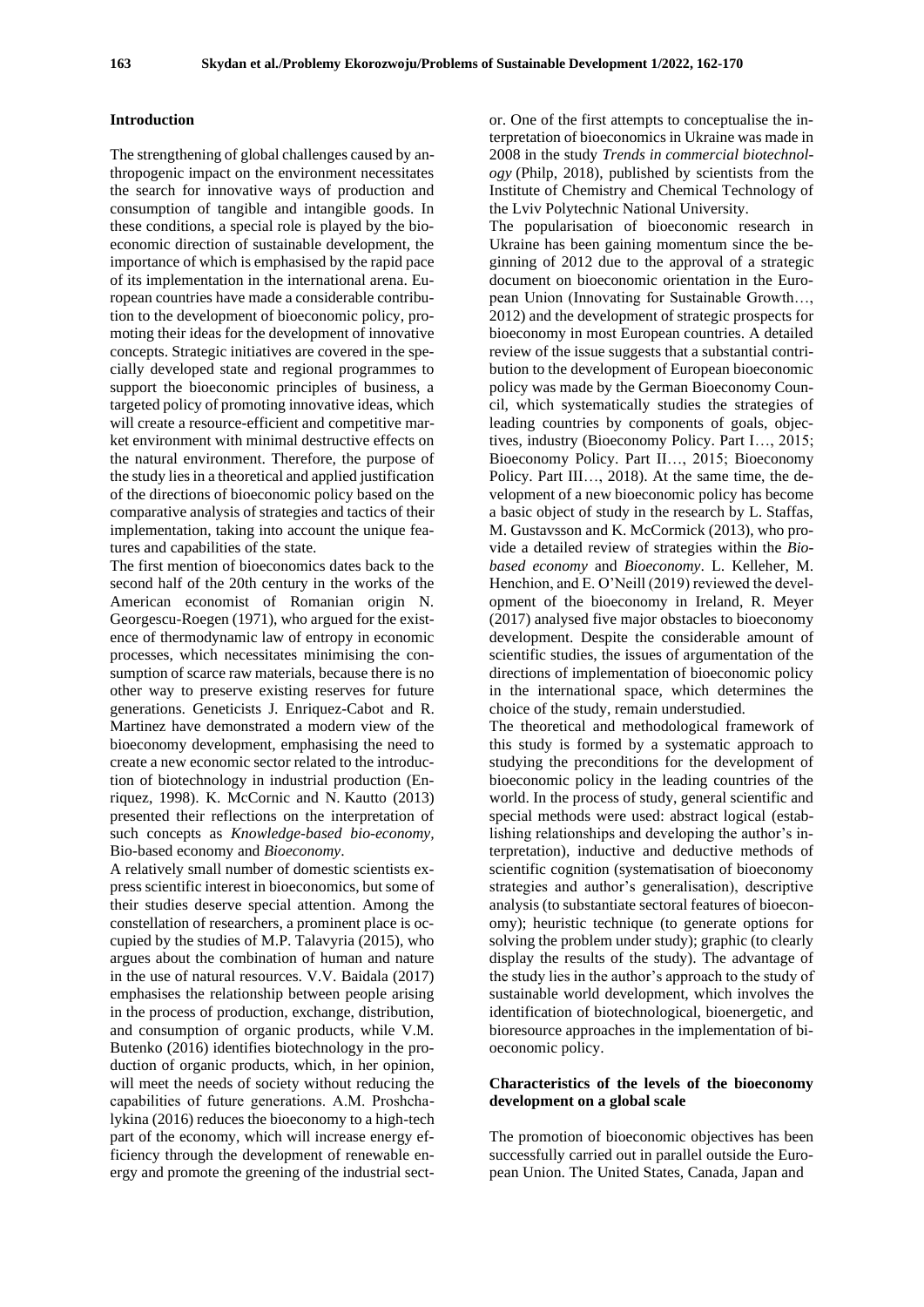| Country           | Year      | racio 1. International perspective of croceonomy strategies, complied by the authori<br>Programme title                                                 | Responsible institution                                                                                         |
|-------------------|-----------|---------------------------------------------------------------------------------------------------------------------------------------------------------|-----------------------------------------------------------------------------------------------------------------|
| Japan             | 2010/2012 | National Plan for the Promotion of Biomass<br>Utilization (2010);<br>Biomass Industrialization Strategy (2012)                                          | National Biomass Policy Council                                                                                 |
| <b>USA</b>        | 2012/2016 | The Bioeconomy Blueprint (2012);<br>Strategic Plan for a Thriving and Sustainable<br>Bioeconomy (2016)                                                  | The White House Office;<br>The Department of Energy                                                             |
| Malaysia          | 2012      | Transformation<br>Bioeconomy<br>Programme<br>(2012)                                                                                                     | Ministry of Science, Technology and<br>Innovation                                                               |
| South Africa      | 2013      | The Bio-economy Strategy                                                                                                                                | Department of Science and Technology                                                                            |
| United<br>Kingdom | 2015      | Building a high value bioeconomy: opportuni-<br>ties from waste $(2015)$ ;<br>UK Synthetic Biology Strategy Plan Biodesign<br>for the Bioeconomy (2016) | The House of Lords Science and Tech-<br>nology Select Committee;<br>The Synthetic Biology Leadership<br>Council |
| Norway            | 2016      | Familiar resources – undreamt possibilities                                                                                                             | Interministerial collaboration led by the<br>Ministry of Trade, Industry and Fisher-<br><sub>1es</sub>          |
| Thailand          | 2017      | Bioeconomy Roadmap                                                                                                                                      | Pracharath Collaboration                                                                                        |
| Canada            | 2017      | A Forest Bioeconomy Framework for Canada                                                                                                                | <b>Canadian Council of Forest Ministers</b>                                                                     |
| Argentina         | 2017      | Bioeconomia Argentina                                                                                                                                   | Ministry of Agro-Industry                                                                                       |
| New Zealand       | 2017      | Primary Sector Roadmap - Te Ao Turoa                                                                                                                    | Ministry for primary Industries                                                                                 |

Table 1. International perspective of bioeconomy strategies, compiled by the authors

several other developed countries have recognised the bioeconomic direction as a priority development for the coming decades and have taken an active position on the formation of their national priorities in the bioeconomic direction (Table 1).

American strategic directions for the development of bioeconomic prospects are based on the guidelines of the OECD programme, which consider biotechnological research as the prerogative of the bioeconomy. The United States has recognised the bioeconomic direction as the most profitable and fast-growing sector of the economy for the next millennium, adopting its strategic programme in 2012, The National Bioeconomy Blueprint, which is divided into two parts. The first describes the background and development factors of the American bioeconomy, while the second covers strategic areas of the bioeconomy, namely regulatory barriers, human capital, bioeconomic partnerships, and covers research, tracing their path from laboratory to market. The strategy treats bioeconomy as one that is based on the use of biological science and innovation research for economic activity and social benefit (Bikse et al., 2019). The next updated *Strategic Plan for a Thriving and Sustainable Bioeconomy* programme was presented by the US Department of Energy and Renewable Energy in 2016 with a focus on improving the value chain, mobilising national biomass, researching consumer and market demand, and enhancing collaboration and cooperation (Asada et al., 2020).

In Canada, references to *Bio-Based Economy (BBE)* were first noted in the report *Canadian Blueprint: Beyond Moose and Mountains*, published by the National Industry Association, which promoted a competitive biotechnology ecosystem (The Canadian Blueprint…, 2009). The non-governmental organisation BioteCanada associated the bioeconomy with

biotechnology, the implementation of which was considered potentially capable of improving the quality of life of the population and bringing the Canadian economy to a new competitive level. In 2011, one of Canada's provinces, British Columbia, initiated a bioeconomic council chaired by the Secretary of Labour, Tourism and Innovation to explore the region's potential for bioeconomy and accelerate revenue growth.

A significant breakthrough in Canada's bioeconomic policy has been the recognition of the Recommendation to Build Alberta's Bioeconomy (2013) as one of the most important policy documents, as it reflects a wide range of bioeconomic perspectives, not limited to the development of biotechnology. Emphasis is placed on the availability of natural potential, namely forest resources that can be actively used in the future. The deployment of bioeconomic policy at the national level begins with the approval of the strategy *A Forest Bioeconomy Framework for Canada* (2017), which emphasises the circular, competitive, and innovative manifestation of sustainable production. Bioeconomic policy is at different stages of development in the world. Apart from the approved specialised integrated programmes, which cover biotechnological research and bioenergy in a complementary relationship with the bioeconomy, some countries outline a single direction. Innovative studies of nano- and biotechnologies in various fields are the hallmark of many countries on the way to bioeconomic development (Table 2).

Despite the fact that, mainly, advanced countries are active consumers of biotech products, over the past decade, countries such as Kenya, Uganda, Paraguay, Uruguay, Namibia, Sri Lanka and others have significantly intensified their activities in this direction. Some countries recognise biotechnological research as key to the development of modern society. For ex-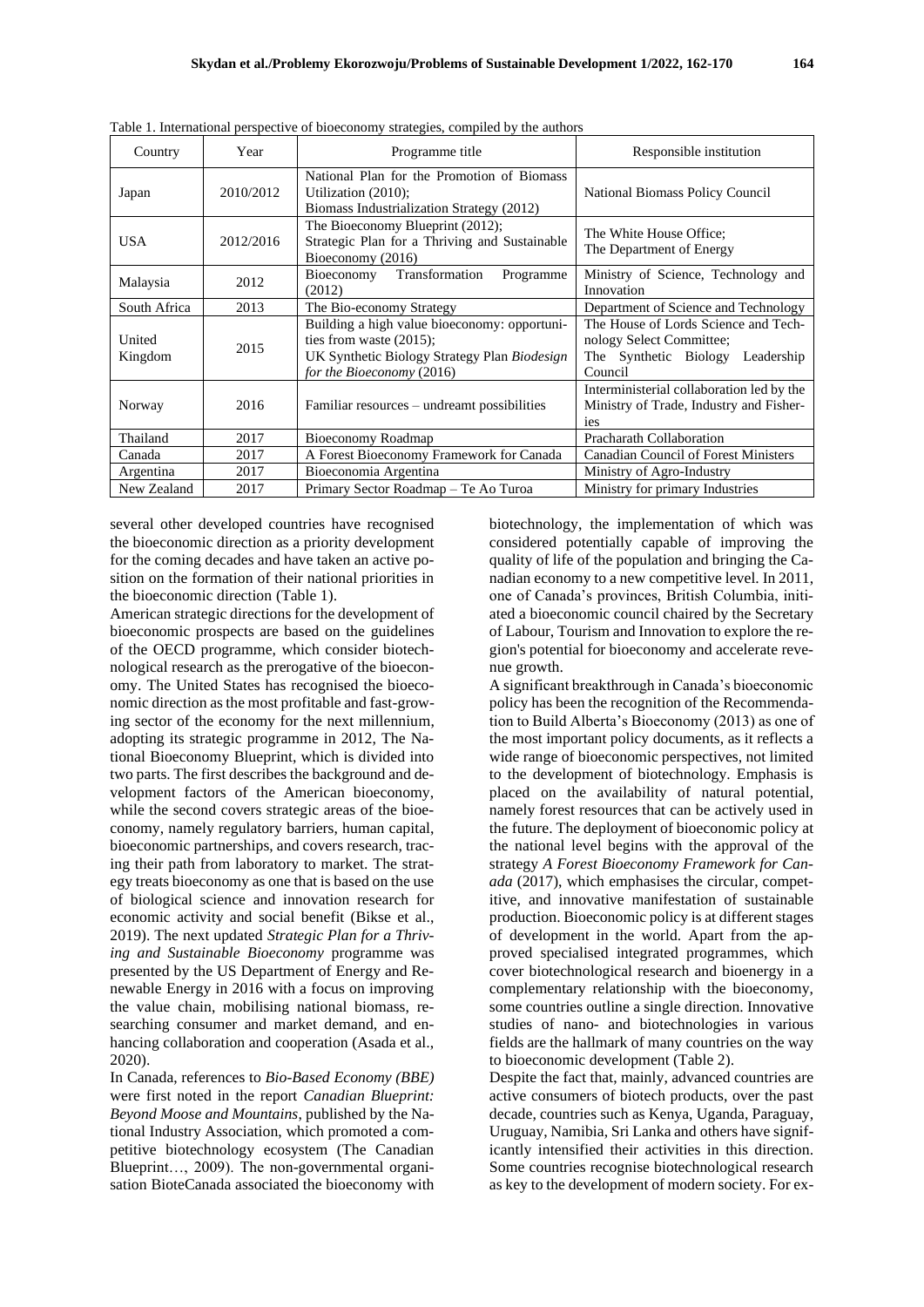| Table 2. Blotechnological manifestation of bioeconomic policy, compiled by the authors |           |                                                                                                                                        |                                                                                                                                      |  |
|----------------------------------------------------------------------------------------|-----------|----------------------------------------------------------------------------------------------------------------------------------------|--------------------------------------------------------------------------------------------------------------------------------------|--|
| Country                                                                                | Year      | Programme title                                                                                                                        | Responsible institution                                                                                                              |  |
| South Korea                                                                            | 2006/2012 | 2th Framework Plan for Promotion of Biotech-<br>nology (2006);<br>Strategy for Promotion of Industrial Biotech-<br>nology (2012)       | Government                                                                                                                           |  |
| Kenya                                                                                  | 2006/2011 | A National Biotechnology Development Policy<br>$(2006)$ ;<br>National Bioprospecting Strategy (2011)                                   | Kenyan Cabinet:<br>Kenya national Council for Science and<br>Technology                                                              |  |
| India                                                                                  | 2007/2014 | Biotechnology Development and Innovation<br>Strategy (2007);<br>Biotechnology Strategy II (2014)                                       | Ministry foe Science and Technology                                                                                                  |  |
| Uganda                                                                                 | 2008/2014 | Renewable Energy Policy (2007);<br>National Biotechnology and Biosafety Policy<br>(2008);<br>Biomass Energy Strategy (2014)            | Ministry of Finance, Planning and Eco-<br>nomic Development;<br>Ministry of Energy and Mineral Develop-<br>ment                      |  |
| Columbia                                                                               | 2009      | National Science, Technology and Innovation<br>Policy                                                                                  | National Council for Economic and So-<br>cial Policy                                                                                 |  |
| Tanzania                                                                               | 2010      | National Biotechnology Policy                                                                                                          | Ministry of Communication, Science and<br>Technology                                                                                 |  |
| Sri Lanka                                                                              | 2010      | National Biotechnology Policy                                                                                                          | National Science Foundation Committee<br>on Biotechnology                                                                            |  |
| Paraguay                                                                               | 2011      | The Strategy on Agricultural and Forest Bio-<br>technology                                                                             | The Ministry of Agriculture and Live-<br>stock                                                                                       |  |
| Uruguay                                                                                | 2011      | The sector Plan on Biotechnology                                                                                                       | <b>Interministerial Committee</b>                                                                                                    |  |
| Russia                                                                                 | 2012      | Comprehensive programme for the Develop-<br>ment of Biotechnology                                                                      | Ministry for Economic Development                                                                                                    |  |
| China                                                                                  | 2012/2016 | 12th FYP on Bioindustry Development (2012);<br>13th FYP on Bioindustry Development (2016)                                              | The State Council (Science, Technology<br>and Education)                                                                             |  |
| Australia                                                                              | 2013/2016 | National Collaborative Research Infrastructure<br>Strategy (2013);<br>Queensland Biofutures 10-Years-Roadmap and<br>Action Plan (2016) | Department of Industry, Innovation, Cli-<br>mate Change, S&R, Tertiary Education;<br>Queensland Department of State Devel-<br>opment |  |
| Namibia                                                                                | 2015      | National Programme on Research, Science,<br>Technology and Innovation                                                                  | National Commission on Research, Sci-<br>ence and Technology                                                                         |  |
| <b>Brazil</b>                                                                          | 2016      | National Strategy for Science, Technology and<br>Innovation                                                                            | Ministry of Science, Technology and In-<br>novation                                                                                  |  |

 $T - 11 - 2 D$ Table 2. Biotechnological manifestation of bioeconomic policy, compiled by the authors

|  |  | Table 3. Bioenergy legislation in the context of bioeconomic development, compiled by the authors |  |  |
|--|--|---------------------------------------------------------------------------------------------------|--|--|
|--|--|---------------------------------------------------------------------------------------------------|--|--|

| Country    | Year          | Programme title                                                                                  | Responsible institution                        |
|------------|---------------|--------------------------------------------------------------------------------------------------|------------------------------------------------|
| Senegal    | 2006          | National Biofuel Strategy                                                                        | The Ministry of Agriculture                    |
| Nigeria    | 2007          | <b>Biofuel Policy and Incentives</b>                                                             | The Nigerian National Petroleum<br>Corporation |
| Mali       | 2009          | National Strategy for the Development of<br><b>Biofuels</b>                                      | The Ministry of Energy and Water<br>Resources  |
| Mozambique | 2009          | National Biofuel Police and Strategy                                                             | Ministry of Energy                             |
| Mexico     | 2009          | The Bioenergy Strategy                                                                           | Inter-ministerial Commission on Biofuels       |
| Indonesia  | 2014/<br>2015 | National Energy Policy (2014);<br>Grand Strategy of Agricultural Development<br>2015-2045 (2015) | Ministry of Energy and Mineral Resources       |

ample, in Australia, the bioeconomic strategy as a separate official document is absent, but the policy of bioeconomic orientation is viewed through the lens of the implementation of biotechnological developments. The Australian Government is considering strategic perspectives for the implementation of biotechnology in virtually all industries, especially agriculture, forestry, and fisheries.

The Commonwealth Scientific and Industrial Research Organisation, which is responsible for research and works with leading institutions around the world, has demonstrated considerable interest in bioeconomy. The Commonwealth of Scientific and Industrial Research Organisation (CSIRO) has established a bioeconomic website that highlights Australia's prospects for bioeconomy and lists key national research related to bioeconomic development, including biosafety, climate adaptation, sustainable agriculture, water use, etc. Bioeconomic policy of some countries is limited only by bioenergy legislation (Table 3).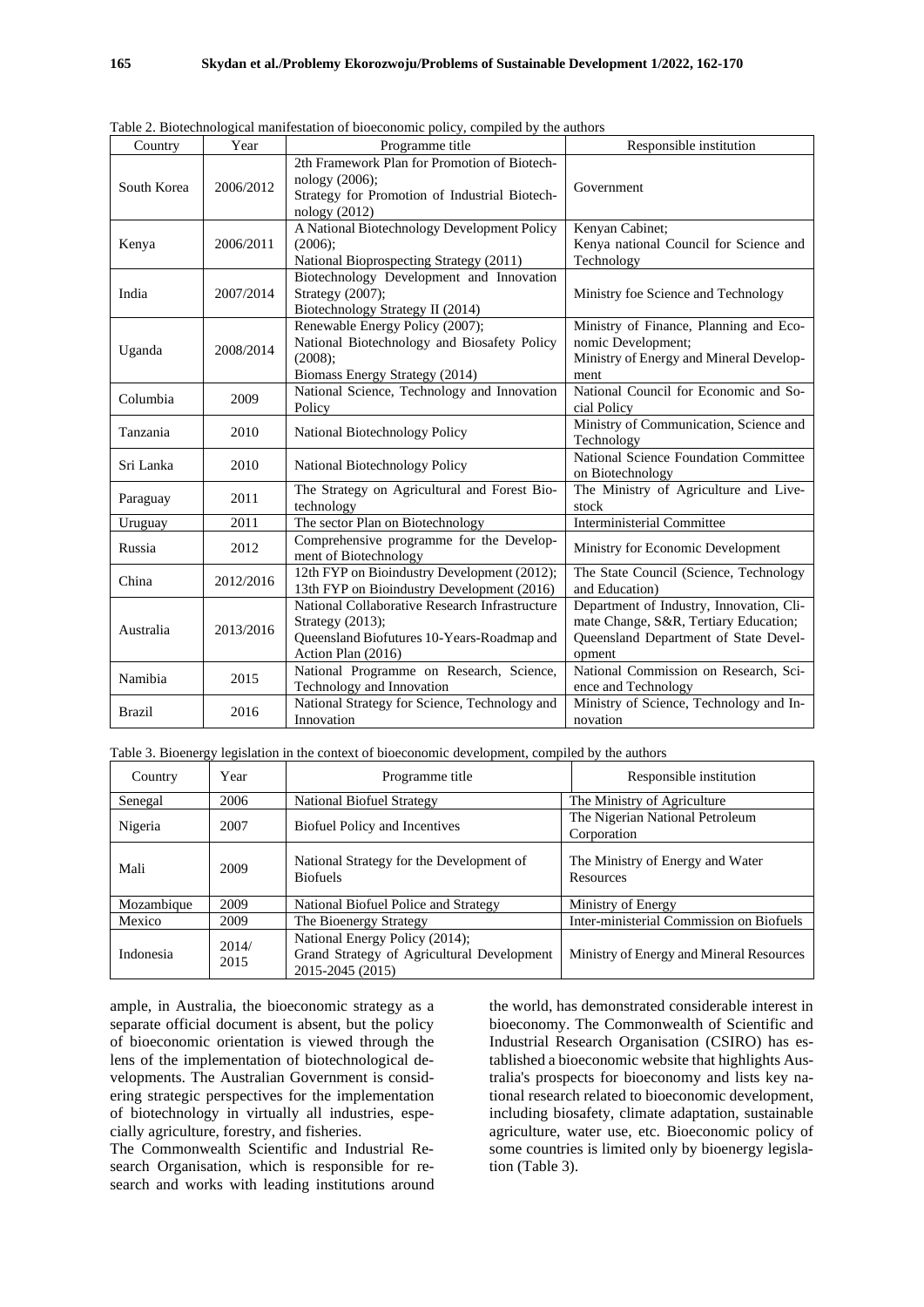

Figure 1. Differentiation of countries according to strategic bioeconomic development priorities, compiled by the authors *Notes:*  $\blacksquare$  – bioenergetic direction;  $\blacksquare$  – biotechnological direction;  $\blacksquare$  – bioresource direction

| Direction                  | <b>Bioresource</b>                   | Biotechnological                                                          | Bioenergetic                                  |
|----------------------------|--------------------------------------|---------------------------------------------------------------------------|-----------------------------------------------|
| Socioeconomic idea         | Sustainable<br>development           | Economic growth                                                           | Energy independence                           |
| Development goals          | Biologisation of<br>production       | Commercialisation of scientific research<br>and biotechnological products | Minimisation of dependence<br>on fossil fuels |
| <b>Tasks</b>               | Consumption of safe<br>bioproduction | Development of science and biotechnol-<br>ogies                           | Promotion of biofuels                         |
| Means of<br>achievement    | Natural resource<br>potential        | Intellectual potential                                                    | Biomass potential                             |
| Implementation<br>approach | Synergetic                           | Interdisciplinary                                                         | Multidisciplinary                             |
| Spatial dimension          | National and regional<br>level       | Global and national level                                                 | National level,<br>country territories        |

Table 4. Features of bioeconomic policy implementation in key areas, compiled by the authors

The main priority strategic goals in the development of bioeconomic policy of these countries are the production of fuel from renewable biological resources and the achievement of energy independence. Thus, considering the strategic priorities of the above legislative documents, it is proposed to identify the following key areas of bioeconomic policy development, namely:

- biotechnological, which provides, above all, economic benefits from the implementation of biotechnological research;
- bioenergy direction, given the isolation of bioenergy as a branch of the bioeconomy of individual states that prefer to meet energy needs without harming the environment;
- bioresource, which aims at the active use of biotic raw materials in the manufacture of food and non-food products.

The bioeconomic priorities of individual countries are visualised in Figure 1.

The map indicates the dark grey countries that are developing bioeconomic policy through the lens of biotechnological research. Black reflects the bioenergy advantage of states, while light grey highlights those who choose a bioresource direction for the development of bioeconomic policy, actively implementing strategic programmes that simultaneously cover the production of bioproducts, including biofuels and the implementation of biotechnological developments. The implementation of the bioeconomic policy of the European Union is dominated by the bioresource direction, which has been developing rapidly for several years in a row, meeting the key goals of sustainability. In the process of comparative review of strategies, clarification of similarities and differences between them, the study identified a set of socio-economic ideas, priorities and means to achieve them, as well as provided a spatial basis for the implementation of bioeconomic policy within the above directions (Table 4).

The socio-economic idea is to choose the priority areas of bioeconomic policy. Therefore, within the bioeconomic direction, the key goals of sustainable development prevail, which can be achieved through the biologisation of production to obtain safe and quality products. The biotechnology orientation is dominated by the possibility of commercialisation of scientific biotechnological developments for economic growth. The desire to obtain maximum energy independence through the transformation of biomass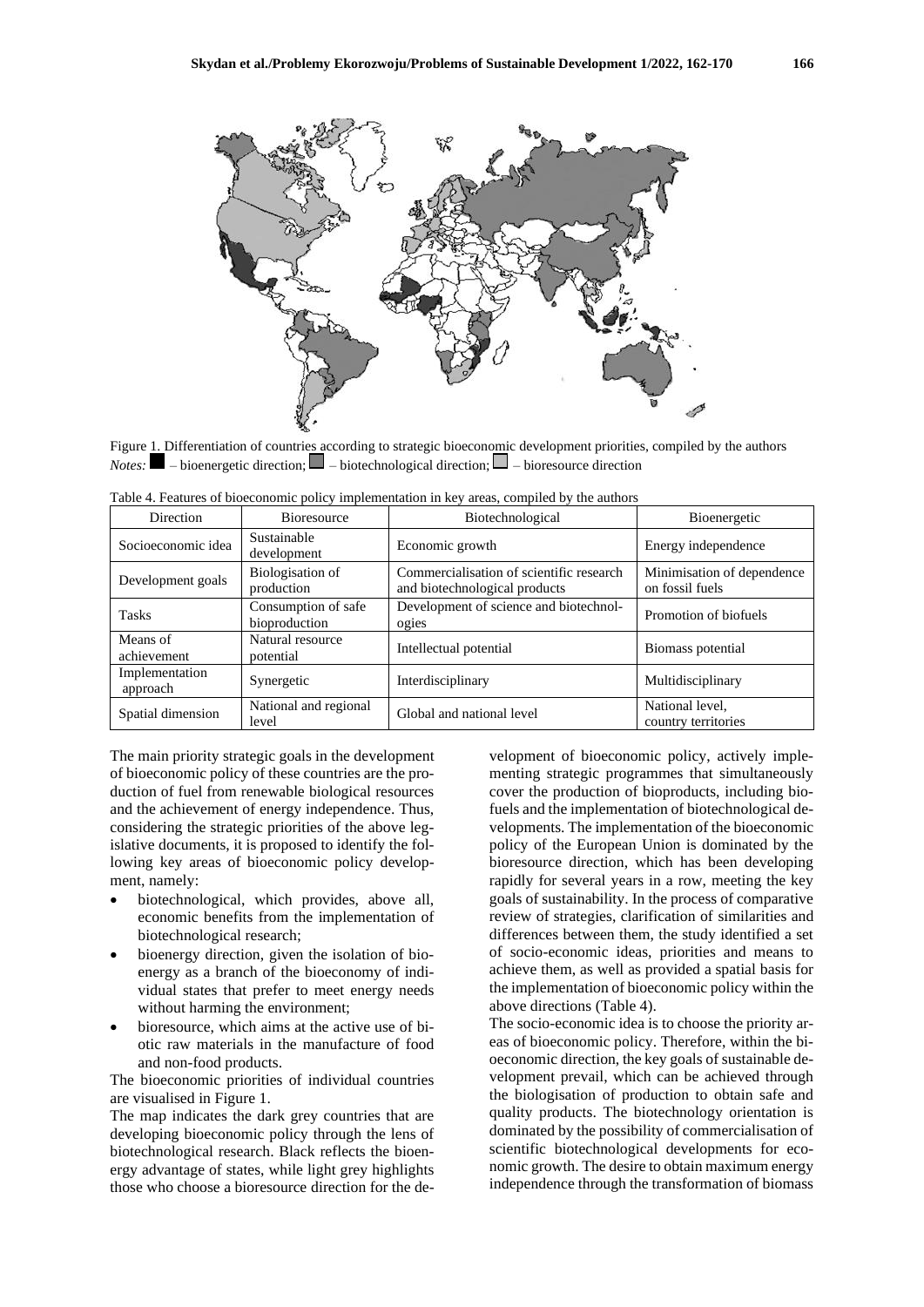is implemented through the bioenergy direction. In conclusion, the development of an inclusive bioeconomy is possible only with all the components in their complementary interrelation during the implementation of the bioeconomic policy.

#### **Features of the European bioeconomy development**

The strategic bioeconomic document *The Bioeconomy to 2030: Designing a Policy Agenda* (2009) was first presented within the framework of the Organisation for Economic Co-operation and Development (OECD) project as part of the International Futures Programme, which proposed to consider the bioeconomy in the narrow meaning with an emphasis on biotechnological knowledge and its implementation in sustainable and competitive production to obtain additional economic results. The statutory imperative of this document was biotechnology, in particular, state aid for their development, cooperation with the private sector in this area, the establishment of intellectual property rights to encourage investment in biotechnology, the development of fundamental organisational principles for public dialogue on biotechnology.

The innovative approach to understanding the economy has aroused the interest of the international community, which has contributed to the active spread of the bioeconomic direction and the development of unique national strategies. Legislative documents in the above context have been initiated in almost 50 countries, most of which were within the European Union. Strategic perspectives differ in the components of goals, objectives, applications in industries; have their unique features and specifics depending on the capabilities of each state, its industry affiliation and the availability of natural resources. However, all strategies are closely linked to their social focus and emphasise the need to replace fossil fuels in industry and the energy sector with renewable biotic resources, reduce recycling materials and preserve the environment. The vision of the European Commission for the Development of the Bioeconomy is set forth in the strategy *Innovating for Sustainable Growth: A Bioeconomy for Europe* (2012). The strategic guidelines cover the following main aspects: increased investment in research and development; creation of favourable (political and economic) conditions for stakeholders; development of marketing communications.

The key focus of the European bioeconomy is on environmental growth, which can be achieved by improving the management mechanism of renewable biological resources and the development of an innovative, resource-efficient, and competitive society that would ensure the protection of the natural environment. The initial development of the European bioeconomy took place during the meeting in Lisbon (Portugal) in March 2000, which recognised the

*Knowledge-based Economy* (KBE) as the most competitive economy capable of achieving economic growth by meeting the social and environmental needs of society. Two key conferences became the theoretical basis for the further development of the bioeconomic paradigm. At the first international conference *New perspectives on the Knowledgebased Bio-economy*, J. Potochnik (2005) made a report *Transforming life sciences knowledge into new, sustainable, eco-efficient and competitive products,*  where he presented the concept of Know-ledgebased Bio-economy. For the second time, the bioeconomic concept, which is based on biotechnological research, was recommended in 2007 at the international conference *En Route to the Knowledge-Based BioEconomy* in Cologne (Germany), which outlined the prospects for bioeconomics for the next 20 years.

The above events have contributed to the realisation that the bioeconomic concept has a unique potential for European countries which, however, had remained little known. The Belgian report at the conference *The Knowledge-based Bio-economy towards 2020* in 2010 called for a shift in biotechnological emphasis to address key sustainability issues (Maes, Van Passel, 2019). An updated interpretation of the European bioeconomy was highlighted in the White Paper *The European Bioeconomy in 2030*, published by a community of several European platforms (Global Animal Health, Plants for the Future, Food for Life, Sustainable Chemistry, Sustainable Farm Animal Breeding and Reproduction, Forest Based Sector, Biofuels, Agricultural Engineering, Aquaculture and Innovation) within the Bio-Economy Technology Platforms project (BECOTEPS). According to the claims, bioeconomics belongs to sustainable production, which allows to transform biomass into a number of foods, health, industrial goods, and energy (The European Bioeconomy in 2030, 2011). The intensification of the bioeconomic direction in the European Union is especially connected with the development of a public-private partnership *Biobased Industries* (BBI), which is represented by European companies, small and mediumsized enterprises, voluntary associations conducting joint research. At that time, funding for research and technological development increased to 3.85 billion euros under the Eighth Framework Programme *Horizon 2020* entitled *Food security, Sustainable Agriculture and Forestry, Marine, Maritime and Inland Water Research and the Bioeconomy* (2014- 2020), which promotes bioeconomic policies in the EU (Schütte, 2018). As a result, annual turnover from the bioeconomy has increased by 25% over the last decade (Ramcilovic-Suominen, Pülzl, 2018). The renewed Horizon Europe 2020 programme (2021-2027) offers 10 billion euros for food and natural resources, including the bioeconomy.

In general, financing the development of the bioeconomy covers three key aspects, including invest-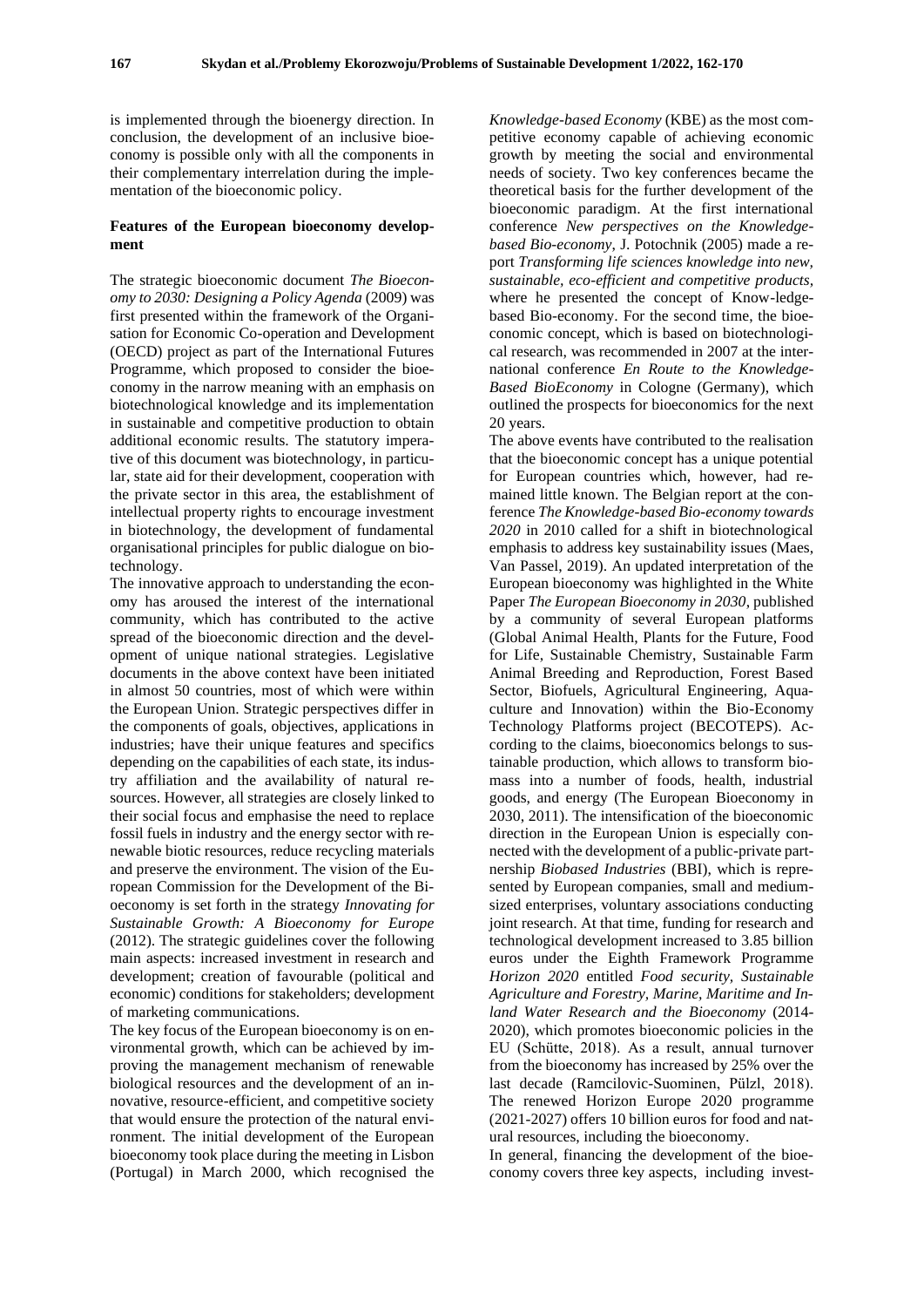| Table 5. Bioeconomic development programmes of the European Union, compiled by the authors |           |                                                                                                                                                                                                        |                                                                                                                                                        |  |
|--------------------------------------------------------------------------------------------|-----------|--------------------------------------------------------------------------------------------------------------------------------------------------------------------------------------------------------|--------------------------------------------------------------------------------------------------------------------------------------------------------|--|
| Country                                                                                    | Year      | Title                                                                                                                                                                                                  | Responsible institution                                                                                                                                |  |
| EU                                                                                         | 2012/2018 | Innovating for Sustainable Growth: Bioecon-<br>omy for Europe (2012);<br>A sustainable Bioeconomy for Europe: strength-<br>ening the connection between economy, society<br>and the Environment (2018) | European Commission                                                                                                                                    |  |
| Germany                                                                                    | 2010/2014 | National Research Strategy BioEconomy 2030<br>$(2010)$ ;<br>National Policy Strategy on Bioeconomy (2014)                                                                                              | Federal Ministry for Education and<br>Research:<br>Interministerial collaboration                                                                      |  |
| Netherlands                                                                                | 2012      | Framework Memorandum on the Bio-based<br>Economy                                                                                                                                                       | Ministry of Economic Affairs                                                                                                                           |  |
| Sweden                                                                                     | 2012      | Swedish Research and Innovation Strategy for a<br><b>Biobased Economy</b>                                                                                                                              | Swedish Research Council;<br>Swedish Government Agency for In-<br>novation Systems;<br>Swedish Energy Agency                                           |  |
| Austria                                                                                    | 2013      | Policy Paper on Bioeconomy (2013);<br>Research, Technology and Innovation Strategy<br>(2014);<br>Bioeconomy A Strategy for Austria (2019)                                                              | Ministry of Transport, Innovation and<br>Technology;<br>Ministry of Education, Science and<br>Research;<br>Ministry of Sustainability and Tour-<br>ism |  |
| Finland                                                                                    | 2014      | The Finnish Bioeconomy Strategy Sustainable<br>Growth from Bioeconomy (2014)                                                                                                                           | Ministry of Employment and the<br>Economy                                                                                                              |  |
| Belgium                                                                                    | 2014      | Bioeconomy in Flanders                                                                                                                                                                                 | <b>Interdepartmental Working Group</b>                                                                                                                 |  |
| Spain                                                                                      | 2016/2018 | The Spanish Bioeconomy Strategy - 2030 Hori-<br>zon                                                                                                                                                    | The Ministry of Agriculture, Food<br>and the Environment:<br>The Ministry of the Economy and<br>Competitiveness                                        |  |
| Italy                                                                                      | 2017      | Bioeconomy in Italy: A unique opportunity to<br>reconnect economy, society and environment                                                                                                             | The Italian Presidency of the Council<br>of Ministers                                                                                                  |  |
| Latvia                                                                                     | 2017      | Latvian Bioeconomy Strategy 2030                                                                                                                                                                       | Ministry of Agriculture                                                                                                                                |  |
| France                                                                                     | 2017      | A Bioeconomy Strategy for France                                                                                                                                                                       | Interministerial collaboration                                                                                                                         |  |
| Ireland                                                                                    | 2018      | National Policy Statement on the Bioeconomy                                                                                                                                                            | Government of Ireland                                                                                                                                  |  |

Table 5. Bioeconomic development programmes of the European Union, compiled by the authors

ment in research and development (R&D); implementation of innovative developments in business processes and popularisation of bioeconomic principles of management among the public. Further European initiatives are aimed at implementing the above aspects, which provoked the establishment of a venture fund for the development of a circular bioeconomy with the support of the European Commission and the European Investment Bank with funding of 250 billion euros, which will allow to achieve the goals of the European Green Course. The bioeconomy strategy in an improved interpretation, *A sustainable Bioeconomy for Europe: strengthening the connection between economy, society and the environment* (2018). The updated version provides a comprehensive action plan aimed at large-scale expansion of the bioeconomic aspect and its implementation, mainly in all industries and agriculture in order to achieve the goals of sustainable development and implementation of the Paris Climate Agreement, which replaced the Kyoto Protocol and entered into force in 2016 (Table 5).

The bioeconomic policy of the European Union is focused on expanding investment in research and development; increasing competitiveness and strengthening market positions of organic products; intensifying political interest and promoting the bioeconomic foundations of management in general. Leading position in the development of the bioeconomy among European countries is occupied by Germany, which was one of the first in the international arena to publish its national strategy entitled *National Research Strategy BioEconomy 2030* (2011), which provides a specific course of bioeconomic orientation in agriculture, forestry, and fisheries, developed for the next six years. After lengthy negotiations and discussions, a revised National Policy Strategy on Bioeconomy (2014) was adopted under the auspices of the Federal Ministry of Food and Agriculture, which sets out strategic goals, systemic approaches and practical recommendations for conducting business on biological renewable raw materials and proposals on the implementation of technical and economic changes in bioproduction technology.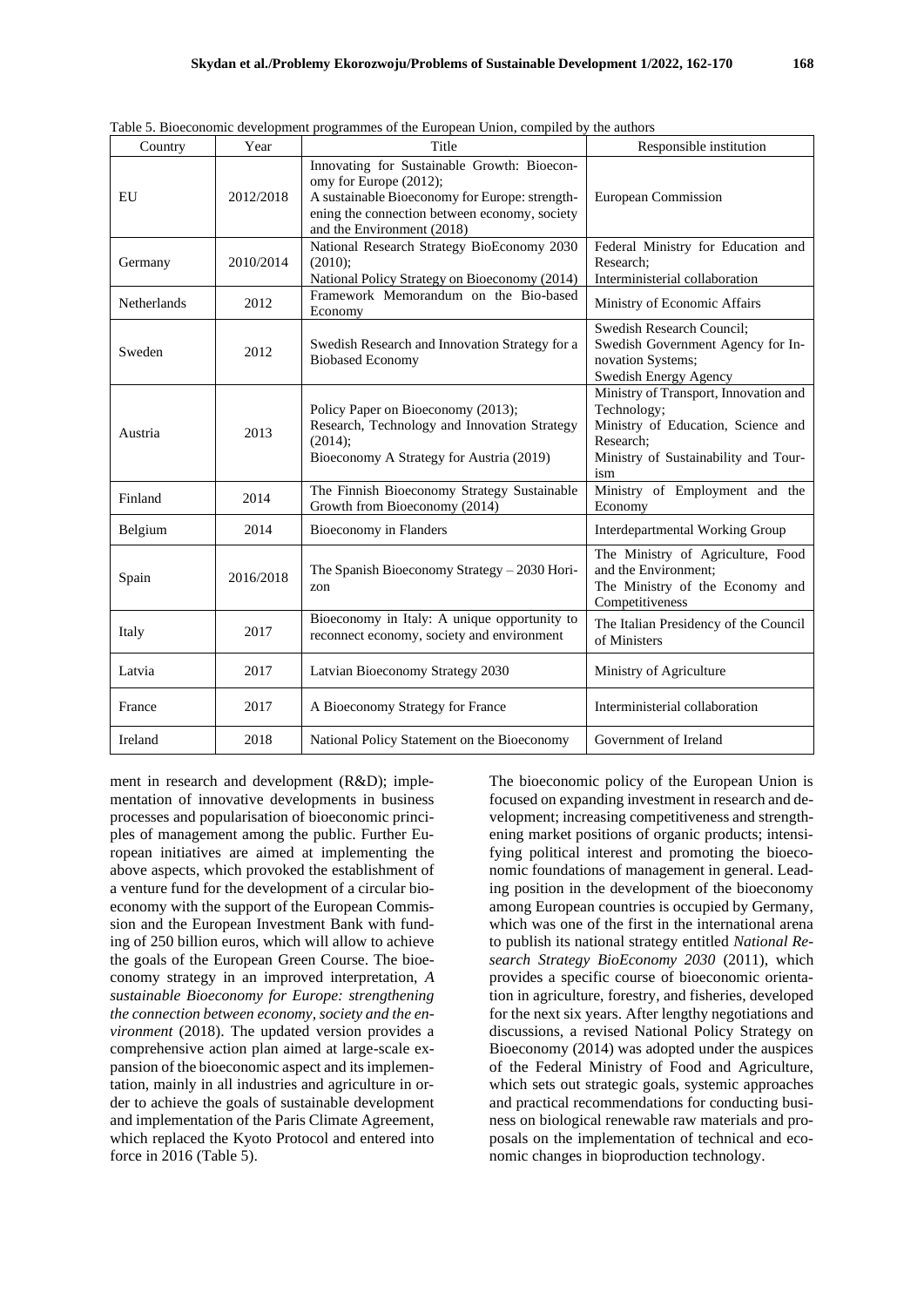A considerable role in shaping Germany's bioeconomic prospects is played by the independent advisory body of the Federal Government, the German Bioeconomy Council, established in 2009 with the participation of experts from scientific institutions to provide advice on economic and political principles of operation and practical application of the bioeconomy broadly, that is, in trade, agriculture and forestry, horticulture, fishing, woodworking, paper, textile, chemical, and pharmaceutical industries (Viaggi, 2018). In the same year, the Bioeconomy Science Center was established in North Rhine-Westphalia, the first institution to deal with bioeconomy problematics. Therewith, research on this subject is conducted in 60 German universities and 37 specialised higher education institutions related to the bioeconomy have been established. In addition, 61 communities and 17 departmental institutions are engaged in developments in the bioeconomic sector (Urmetzer et al., 2018).

Among European countries, the Netherlands also takes an active position in the context of the bioeconomy, focusing mainly on agriculture and the food industry. As for Finland, its advantages are the availability of considerable forest reserves, which identified the key motives of the bioeconomy programme and contributed to the innovative development of the bioindustry. *Swedish Research and Innovation Strategy for a Biobased Economy* (2012) identifies knowledge gaps and examines key research needed for bioeconomy development, namely more economical use of fossil resources and their replacement by biotic raw materials, changes in the structure of consumption of quality products, cooperation between scientific institutions and industry. In general, the Swedish bioeconomy reflects national perspectives in a global context.

After several years of preparation, at the end of 2015, Spain intensified its national bioeconomy strategy, which was focused mainly on food production. The priority sectors were agriculture, forestry and fisheries, as well as the chemical and bioenergy sectors. Financial support for the implementation of the strategy was provided by the Spanish government and the European Union programme *Horizon 2020*.

#### **Conclusions**

Bioeconomic policy is widely implemented in most developed countries. The prerogative of its implementation for some is to maintain leading positions in the international arena and generate additional income from innovative products (biotechnology), while the dominant goals of other countries are to achieve sustainable development goals, including promoting food security, mitigating change climate, reducing the burden on ecosystems, etc. (bioresource direction). Other countries are limited to the transformation of the energy sector on a bioeconomic basis, which allows to achieve partial energy independ-

ence (bioenergy direction). Strategic guidelines dep end on the availability of natural resource and intellectual potential, as well as the possibility of their implementation within the state.

#### **References**

- 1. *A Forest Bioeconomy Framework For Canada,* 2017, https://www.ccfm.org/pdf/10a%20Document %20-%20Forest%20Bioeconomy%20Framework% 20for%20Canada%20-%20E.pdf (12.10.2020).
- 2. *A Sustainable Bioeconomy for Europe: Strengthening the Connection Between Economy, Society and the Environment,* 2018, https://ec.europa.eu/research/bioeconomy/pdf/ec\_bioeconomy\_strategy\_ 2018.pdf#view=fit&pagemode=none (21.10.2020).
- 3. ASADA R., CARDELLINI G., MAIR-BAUERN-FEIND C., WENGER J., HAAS V., HOLZER D., STERN T., 2020, Effective Bioeconomy? A MRIO-Based Socioeconomic and Environmental Impact Assessment of Generic Sectoral Innovations, *Technological Forecasting and Social Change*, 153: 119946.
- 4. BAIDALA V.V., 2017, *Macroeconomic Factors of Bioeconomy Development*, National University of Bioresources and Natural History of Ukraine, Kyiv.
- 5. BIKSE V., LUSENA-EZERA I., VOLKOVA T., RIVZA B., 2019, European Bioeconomy Policy and New Opportunities for Bio-Based Business Development, *International Multidisciplinary Scientific GeoConference Surveying Geology and Mining Ecology Management, SGEM*, 19(5.3): 317-325.
- 6. *Bioeconomy Policy, Part I Synopsis and Analysis of Strategies in the G7*, 2015, https://knowledge4policy.ec.europa.eu/publication/bioeconomy-policy-sy nopsis-analysis-strategies-g7\_en (16.10.2020).
- 7. *Bioeconomy Policy, Part II, Synopsis of National Strategies Around the World*, 2015, https://biooekon omierat.de/fileadmin/international/Bioeconomy-Pol icy\_Part-II.pdf (26.10.2020).
- 8. Bioeconomy Policy, Part III, Update Report of National Strategies Around the World, 2018, https:// knowledge4policy.ec.europa.eu/publication/bioeco nomy-policy-part-iii-update-report-national-strategies-around-world\_en (13.10.2020).
- 9. BUTENKO V.M., 2016, Bioeconomics as a Mechanism for Achieving Sustainable Development Goals, *Bulletin of Agrarian Science of the Black Sea Coast*, 1: 19-28.
- 10. ENRIQUEZ J., 1998, Genomics and the World's Economy, *Science*, 281: 925-926.
- 11. GEORGESCU-ROEGEN N., 1971, *The Entropy Law and the Economic Process*, Harvard University Press, Cambridge.
- 12. *Innovating for Sustainable Growth: A Bioeconomy for Europe,* 2012, https://ec.europa.eu/research/bioeconomy/pdf/official-strategy\_en.pdf (18.10.2020).
- 13. KELLEHER L., HENCHION M., O'NEILL E., 2019, Policy Coherence and the Transition to a Bioeconomy: The Case of Ireland, *Sustainability*, 11: 7247.
- 14. MAES D., VAN PASSEL S., 2019, Effective Bioeconomy Policies for the Uptake of Innovative Technologies under Resource Constraints, *Biomass and Bioenergy*, 120: 91-106.